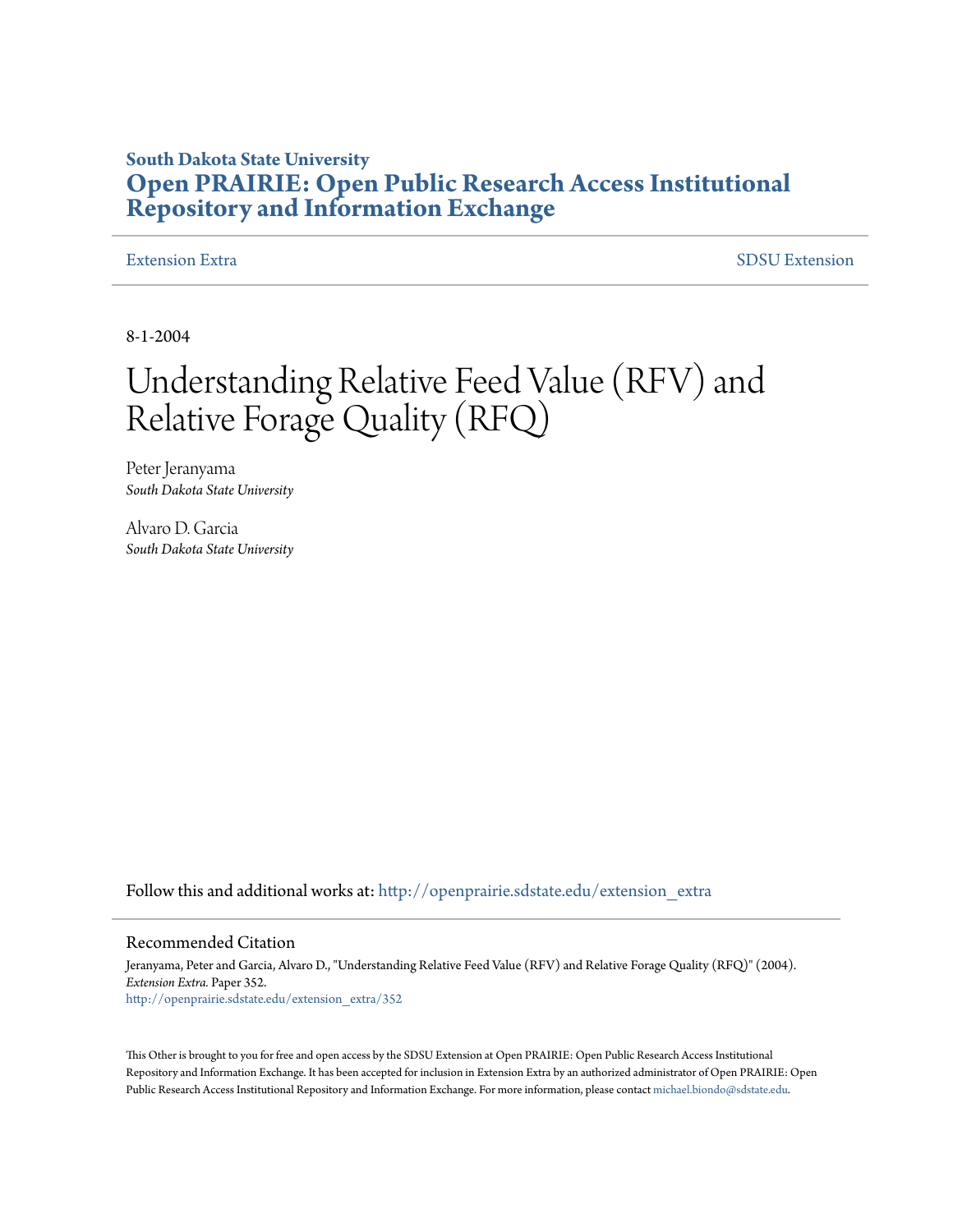ExEx8149 August 2004



COLLEGE OF AGRICULTURE & BIOLOGICAL SCIENCES / SOUTH DAKOTA STATE UNIVERSITY / USDA

# **Understanding Relative Feed Value (RFV) and Relative Forage Quality (RFQ)**

**Peter Jeranyama**, Plant Science Department, and **Alvaro D. Garcia**, Dairy Science Department

Feed quality of alfalfa harvested as haylage or hay depends, to a great extent, on the maturity of the stand. With increasing maturity, plant structural carbohydrates, as measured by the ADF and NDF fractions, increase. These fiber fractions represent the more indigestible parts of the plant. As a result, digestibility and energy obtained through fermentation decrease with maturity.

Relative feed value (RFV) has been used for years to compare the quality of legume and legume/grass hays and silages. Having one index to price hay and predict animal performance has been very useful for livestock producers and hay farmers.

#### **Relative Feed Value (RFV)**

The Relative Feed Value index estimates digestible dry matter (DDM) of the alfalfa from ADF, and calculates the DM intake potential (as a percent of body weight, BW) from NDF. The index is then calculated as DDM multiplied by dry matter intake (DMI as a % of BW) and divided by 1.29.

The index ranks forages relative to the digestible DMI of full bloom alfalfa, assuming 41% ADF and 53% NDF. The RFV index is 100 at this growth stage.

DDM = Digestible Dry Matter =  $88.9 - (0.779 \times %$  ADF)  $DMI = Dry Matter Intake (% of BW) = 120 / (% NDF)$ RFV = (DDM x DMI) / 1.29

where the numerator, **120**, in the DMI calculation indicates maximum feed intake in alfalfa-based dairy rations when NDF is 1.2 lb per 100 lb of body weight; the divisor, **1.29** in the RFV calculation was chosen so that the RFV of full bloom alfalfa has a value of 100.

Example: Alfalfa hay or haylage with 32% ADF and 40% NDF (Plug in values for ADF and NDF on a dry matter basis)

> DDM =  $88.9 - (0.779 \times 32) = 63.97$  $DMI = 120 / 40 = 3$  $RFV = (63.97 \times 3) / 1.29 = 149$

Relative Feed Value reflects both digestibility (from % ADF) and intake potential (from % NDF) of alfalfa.

Limitations of the RFV method include:

- 1. DDM and DMI are assumed constants for all forages.
- 2. ADF and NDF are the only laboratory values used in the calculation.
- 3. Crude protein concentration of forage is not used.
- 4. RFV cannot be used in ration formulation or evaluation.

Forage quality parameters including RFV ranking for each type of forage are in Table 1.

Higher RFV values indicate higher forage quality. Since the RFV system was developed using legume forages and intake responses of lactating dairy cows, it works best when applied to that situation.

#### **Relative Forage Quality (RFQ)**

Relative feed value is calculated by estimating the digestibility of the forage dry matter, and how much the cow can eat based on its "filling" capacity. However, cows sometimes perform differently even when fed forages of identical RFV. Variations in the digestibility of the NDF fraction can probably account for these differences.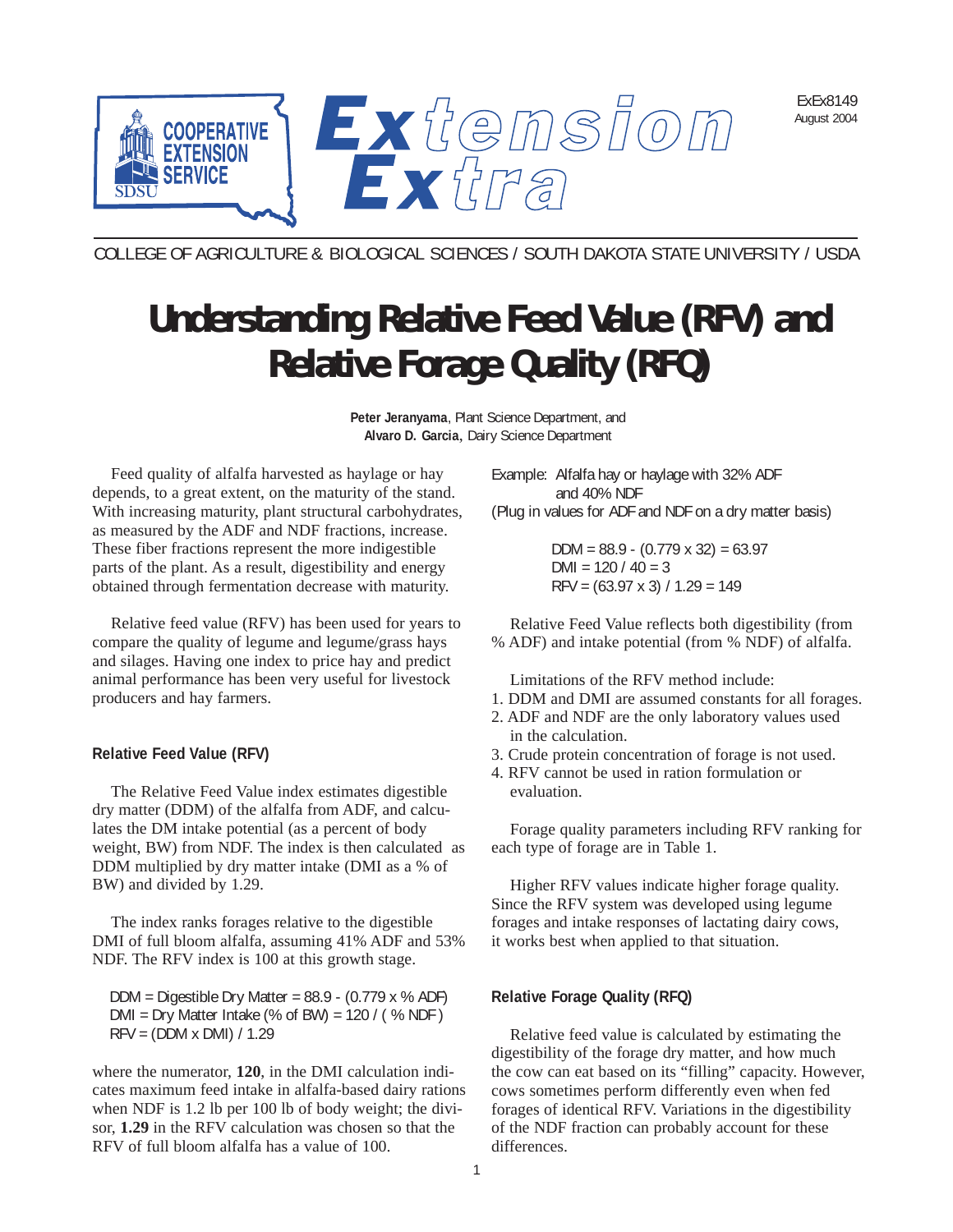| Forage type                                                                                                       | СP                               | ADF                                   | NDF                              | RFV                                   |
|-------------------------------------------------------------------------------------------------------------------|----------------------------------|---------------------------------------|----------------------------------|---------------------------------------|
| Alfalfa-prebud<br>Alfalfa-bud<br>Alfalfa-early bloom<br>Alfalfa-full bloom<br>Alfalfa-seed pod<br>Alfalfa + grass | 22<br>20<br>18<br>16<br>14<br>13 | %<br>28<br>30<br>33<br>41<br>43<br>39 | 38<br>40<br>43<br>53<br>56<br>54 | 164<br>152<br>138<br>100<br>92<br>101 |
| Bromegrass,<br>late vegetative<br>Bromegrass-late bloom<br>Corn silage-well eared                                 | 10<br>7<br>10                    | 35<br>49<br>28                        | 63<br>81<br>48                   | 91<br>58<br>133                       |
| Corn silage-few ears<br>Sorghum silage                                                                            | 8<br>8                           | 30<br>32                              | 83<br>52                         | 115<br>114<br>Source: Dunham (1998)   |

#### **Table 1. Forage quality values of some forages at different growth stages.**

Fiber from grass and legumes naturally differs in digestibility, as it also does when grown under different ambient temperatures. RFV of first-cutting alfalfa will be similar to that of second and third cuttings harvested at similar stages of maturity. However, fiber fraction digestibility from each cutting will be different, as this is influenced by ambient temperatures at the time of growth and development. Therefore, differences in fiber digestibility are not taken into account in the RFV calculation and cows may perform differently when fed forages from different cuttings.

Researchers at the University of Wisconsin have designed the relative forage quality (RFQ) index that uses fiber digestibility to estimate intake as well as the total digestible nutrients (energy) of the forage.

The RFQ index is an improvement over the RFV index for those that buy and sell forages, and it better reflects the performance that can be expected from cattle fed those forages.

One other advantage of the RFQ prediction is that it differentiates legumes from grasses.

The higher neutral detergent fiber in grasses will make RFQ a better predictor of quality than RFV. The RFQ emphasizes fiber digestibility while RFV uses digestible dry matter intake. Although grasses have

higher fiber fractions (ADF and NDF), they also have lower lignin content (Table 2).

A comparison of data generated by the Olson Biochemistry Laboratory, SDSU shows that RFQ is slightly higher than RFV for the same sample. A relationship between RFV and RFQ has been derived from this limited data set and is presented in Figure 1.

The RFV generally penalizes grasses because of the higher fiber fraction compared with alfalfa. The RFQ credits grasses because the grass fiber tends to be more digestible than alfalfa fiber. Table 2 shows higher cell wall digestibility for timothy than alfalfa when incubated for 72 hr in rumen fluid-buffer solution.

#### **Relative Forage Quality Calculation**

In the RFQ calculation total digestible nutrients (TDN) substitutes for DDM. Intake and TDN are calculated from fiber digestibility obtained in the laboratory.

#### **For RFQ:**

 $RFO = (DMI, % of BW) * (TDN, % of DM) / 1.23$ 

The value 1.23 ensures the equation has a mean and range similar to that of RFV.

Calculations to estimate TDN and DMI for alfalfa, clovers, and legume/grass mixes are as follows:

#### **For TDN:**

- TDN = (NFC\*.98) + (CP\*.93) + (FA\*.97\*2.25) + (NDFn \* (NDFD/100) – 7
- Where:  $CP = \text{crude protein } (\% \text{ of DM})$  $EE =$  ether extract (% of DM)

 $FA =$  fatty acids (% of DM) = ether extract - 1

 $NDF$  = neutral detergent fiber (% of DM)

 $NDFCP =$  neutral detergent fiber crude protein

- $NDFn = nitrogen free NDF = NDF NDFCP$ else estimated as  $NDFn = NDF* .93$
- $NDFD = 48$ -hour in vitro NDF digestibility (%) of NDF)

 $NFC =$  non fibrous carbohydrate (% of DM) =  $100 - (NDFn + CP + EE + ash).$ 

**Table 2. Nutrient composition of selected forages.**

| Forage type | CР | <b>NDF</b> | ADF. |   | Cell<br>wall<br>Lignin digestibility* |
|-------------|----|------------|------|---|---------------------------------------|
|             |    |            |      |   |                                       |
|             |    |            | %    |   |                                       |
| Alfalfa     | 16 | 49         | 34   |   | 46                                    |
| Corn silage | 10 | 51         | 28   | 4 | 68                                    |
| Timothy     | 10 | 66         | 34   | 4 | 57                                    |

\* The % of NDF lost in 72 hr of incubation.